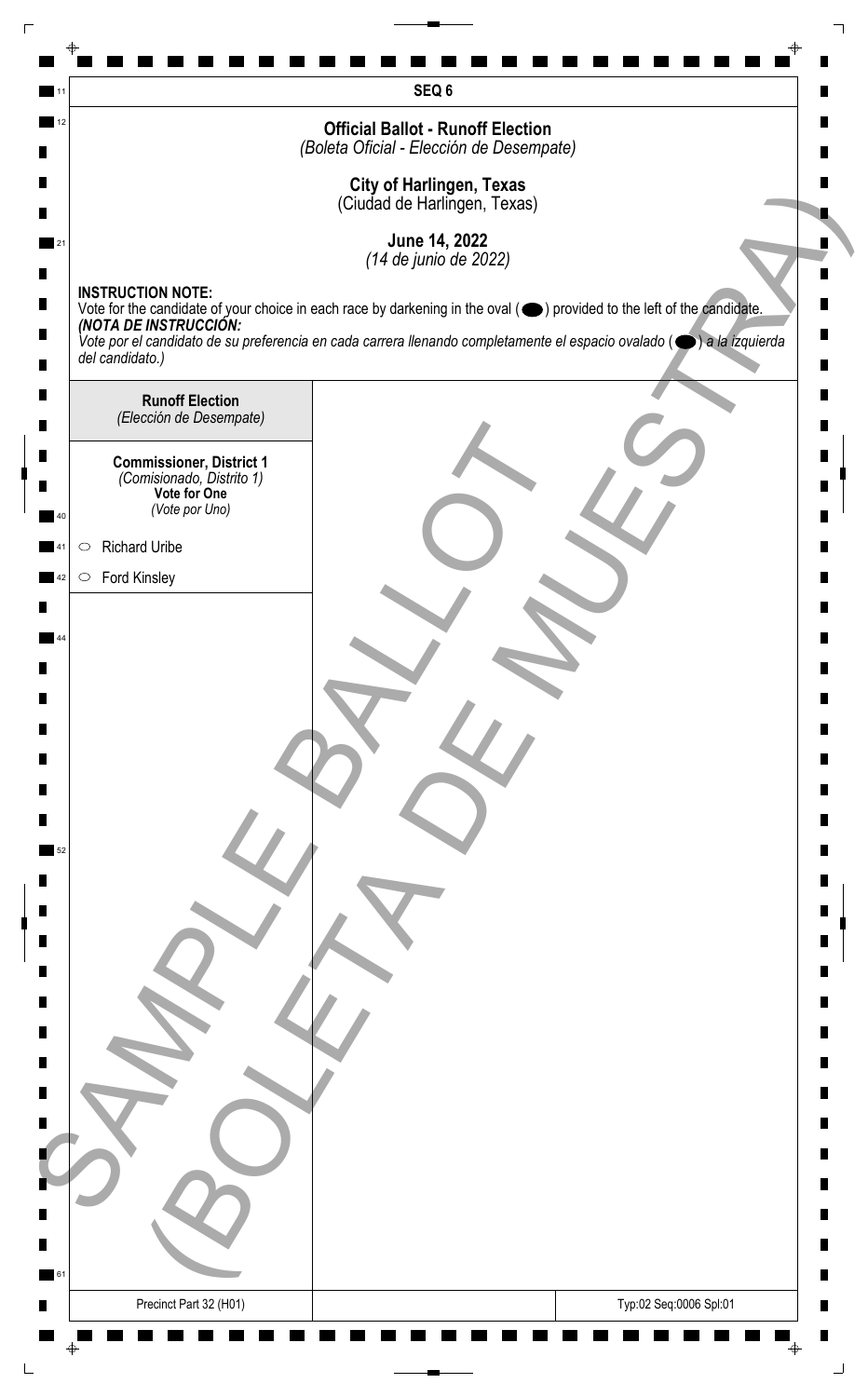| $\Gamma$                         |                                                  |        |
|----------------------------------|--------------------------------------------------|--------|
| $\blacksquare$                   | $\Phi$                                           |        |
| $\blacksquare$                   |                                                  | Ш      |
| $\blacksquare$                   |                                                  | П      |
| $\blacksquare$<br>$\blacksquare$ |                                                  |        |
| $\blacksquare$                   |                                                  |        |
| $\blacksquare$                   |                                                  |        |
| $\blacksquare$                   |                                                  |        |
| $\blacksquare$                   |                                                  |        |
| $\blacksquare$<br>$\blacksquare$ |                                                  | П      |
| $\blacksquare$                   |                                                  | П      |
| $\blacksquare$                   |                                                  |        |
| $\blacksquare$                   |                                                  | Ш      |
| $\blacksquare$                   |                                                  | П      |
| $\blacksquare$<br>$\blacksquare$ |                                                  | П      |
| $\blacksquare$                   |                                                  |        |
|                                  |                                                  |        |
|                                  |                                                  | П      |
| $\blacksquare$<br>$\Box$         |                                                  | Ш<br>Ш |
| $\blacksquare$                   |                                                  | Ш      |
| $\blacksquare$                   |                                                  | Ш      |
| $\blacksquare$                   |                                                  | Ш      |
| $\blacksquare$<br>$\blacksquare$ |                                                  | Ш      |
| $\blacksquare$                   |                                                  | П      |
| $\blacksquare$                   |                                                  | Ш      |
| $\blacksquare$                   |                                                  | Ш      |
| $\blacksquare$<br>$\blacksquare$ |                                                  | Ш      |
| $\blacksquare$                   |                                                  | п      |
|                                  |                                                  | Ш      |
| $\blacksquare$                   |                                                  | Ш      |
| $\blacksquare$                   |                                                  | Ш      |
| ٠                                |                                                  | П      |
| Ц                                |                                                  | ш      |
| $\blacksquare$                   |                                                  | ш      |
| $\blacksquare$<br>$\blacksquare$ | Typ:02 Seq:0006 Spl:01<br>Precinct Part 32 (H01) | П<br>Ш |
| $\blacksquare$                   |                                                  | П      |
|                                  | $\bar{\mathrm{+}}$<br>$\bigoplus$<br>- -         | ┙      |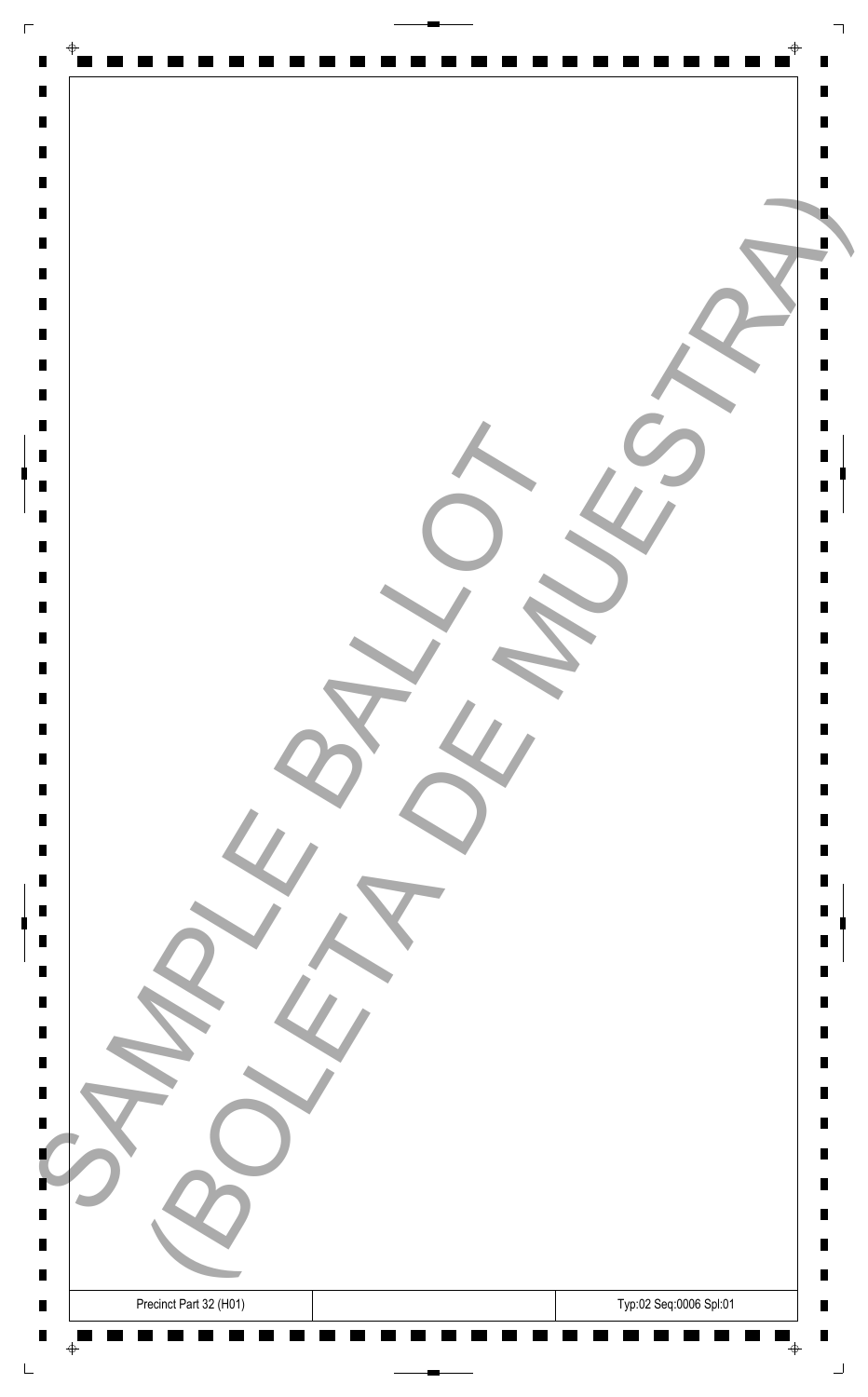|            |                                                              | SEQ <sub>9</sub>                                                                                                                                          |
|------------|--------------------------------------------------------------|-----------------------------------------------------------------------------------------------------------------------------------------------------------|
| 12         |                                                              | <b>Official Ballot - Runoff Election</b><br>(Boleta Oficial - Elección de Desempate)                                                                      |
|            |                                                              |                                                                                                                                                           |
|            |                                                              | <b>City of Harlingen, Texas</b><br>(Ciudad de Harlingen, Texas)                                                                                           |
|            |                                                              | June 14, 2022                                                                                                                                             |
|            |                                                              | (14 de junio de 2022)                                                                                                                                     |
|            | <b>INSTRUCTION NOTE:</b>                                     | Vote for the candidate of your choice in each race by darkening in the oval ( ightarrow ) provided to the left of the candidate.<br>(NOTA DE INSTRUCCIÓN: |
|            |                                                              | Vote por el candidato de su preferencia en cada carrera llenando completamente el espacio ovalado ( $\bullet$ ) a la izquierda                            |
|            | del candidato.)                                              |                                                                                                                                                           |
|            | <b>Runoff Election</b><br>(Elección de Desempate)            |                                                                                                                                                           |
|            |                                                              |                                                                                                                                                           |
|            | <b>Commissioner, District 1</b><br>(Comisionado, Distrito 1) |                                                                                                                                                           |
| 40         | Vote for One<br>(Vote por Uno)                               |                                                                                                                                                           |
| $\bigcirc$ | <b>Richard Uribe</b>                                         |                                                                                                                                                           |
| 42         | $\circ$ Ford Kinsley                                         |                                                                                                                                                           |
|            |                                                              |                                                                                                                                                           |
|            |                                                              |                                                                                                                                                           |
|            |                                                              |                                                                                                                                                           |
|            |                                                              |                                                                                                                                                           |
|            |                                                              |                                                                                                                                                           |
|            |                                                              |                                                                                                                                                           |
| 51         |                                                              |                                                                                                                                                           |
|            |                                                              |                                                                                                                                                           |
|            |                                                              |                                                                                                                                                           |
|            |                                                              |                                                                                                                                                           |
|            |                                                              |                                                                                                                                                           |
|            |                                                              |                                                                                                                                                           |
|            |                                                              |                                                                                                                                                           |
|            |                                                              |                                                                                                                                                           |
|            |                                                              |                                                                                                                                                           |
|            |                                                              |                                                                                                                                                           |
|            |                                                              |                                                                                                                                                           |
|            |                                                              |                                                                                                                                                           |
|            |                                                              |                                                                                                                                                           |
|            |                                                              |                                                                                                                                                           |
| 61         |                                                              | ш                                                                                                                                                         |
|            | Precinct Part 34 (H01)                                       | Typ:02 Seq:0009 Spl:01                                                                                                                                    |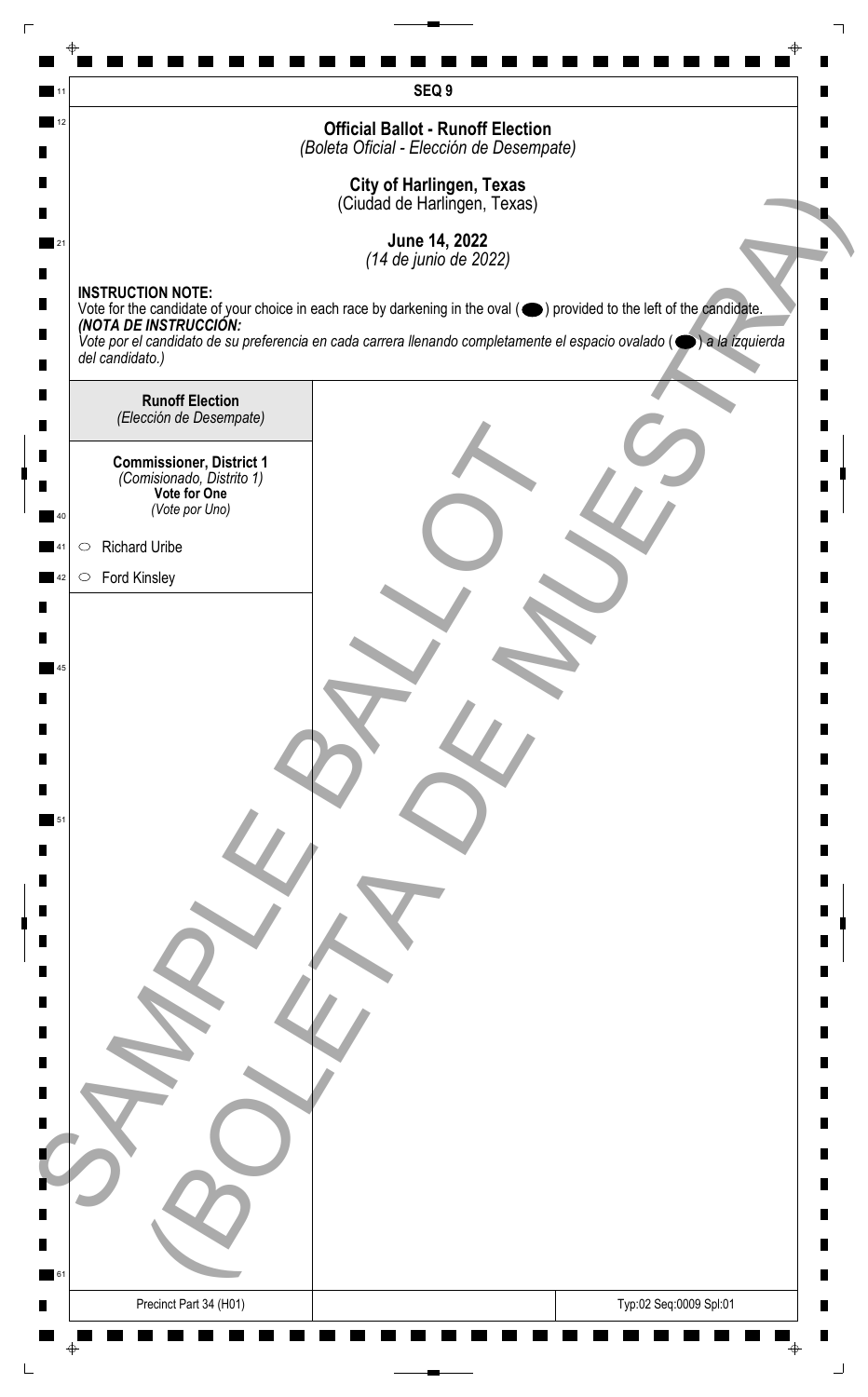| $\Gamma$                                                   |                             |
|------------------------------------------------------------|-----------------------------|
| $\blacksquare$                                             | $\Phi$                      |
| $\blacksquare$                                             | Ш                           |
| $\blacksquare$<br>$\blacksquare$                           | П                           |
| $\blacksquare$                                             |                             |
| $\blacksquare$                                             |                             |
| $\blacksquare$                                             |                             |
| $\blacksquare$<br>$\blacksquare$                           |                             |
| $\blacksquare$                                             |                             |
| $\blacksquare$                                             | П                           |
| $\blacksquare$<br>$\blacksquare$                           | П                           |
| $\blacksquare$                                             | Ш                           |
| $\blacksquare$                                             | П                           |
| $\blacksquare$<br>$\blacksquare$                           | П                           |
| $\blacksquare$                                             |                             |
|                                                            |                             |
| $\blacksquare$<br>$\blacksquare$                           | П<br>Ш                      |
| $\Box$                                                     | Ш                           |
| $\blacksquare$<br>$\blacksquare$                           | Ш<br>Ш                      |
| $\blacksquare$                                             | Ш                           |
| $\blacksquare$                                             | Ш                           |
| $\blacksquare$<br>$\blacksquare$                           | П                           |
| $\blacksquare$                                             | Ш                           |
| $\blacksquare$                                             | Ш                           |
| $\blacksquare$<br>$\blacksquare$                           | Ш                           |
| $\blacksquare$                                             | п                           |
|                                                            | Ш                           |
| $\blacksquare$                                             | Ш                           |
| $\blacksquare$                                             | Ш                           |
| ٠                                                          | П                           |
| Ц<br>$\blacksquare$                                        | ш<br>п                      |
| $\blacksquare$                                             | П                           |
| Precinct Part 34 (H01)<br>$\blacksquare$<br>$\blacksquare$ | Typ:02 Seq:0009 Spl:01<br>Ш |
|                                                            | П                           |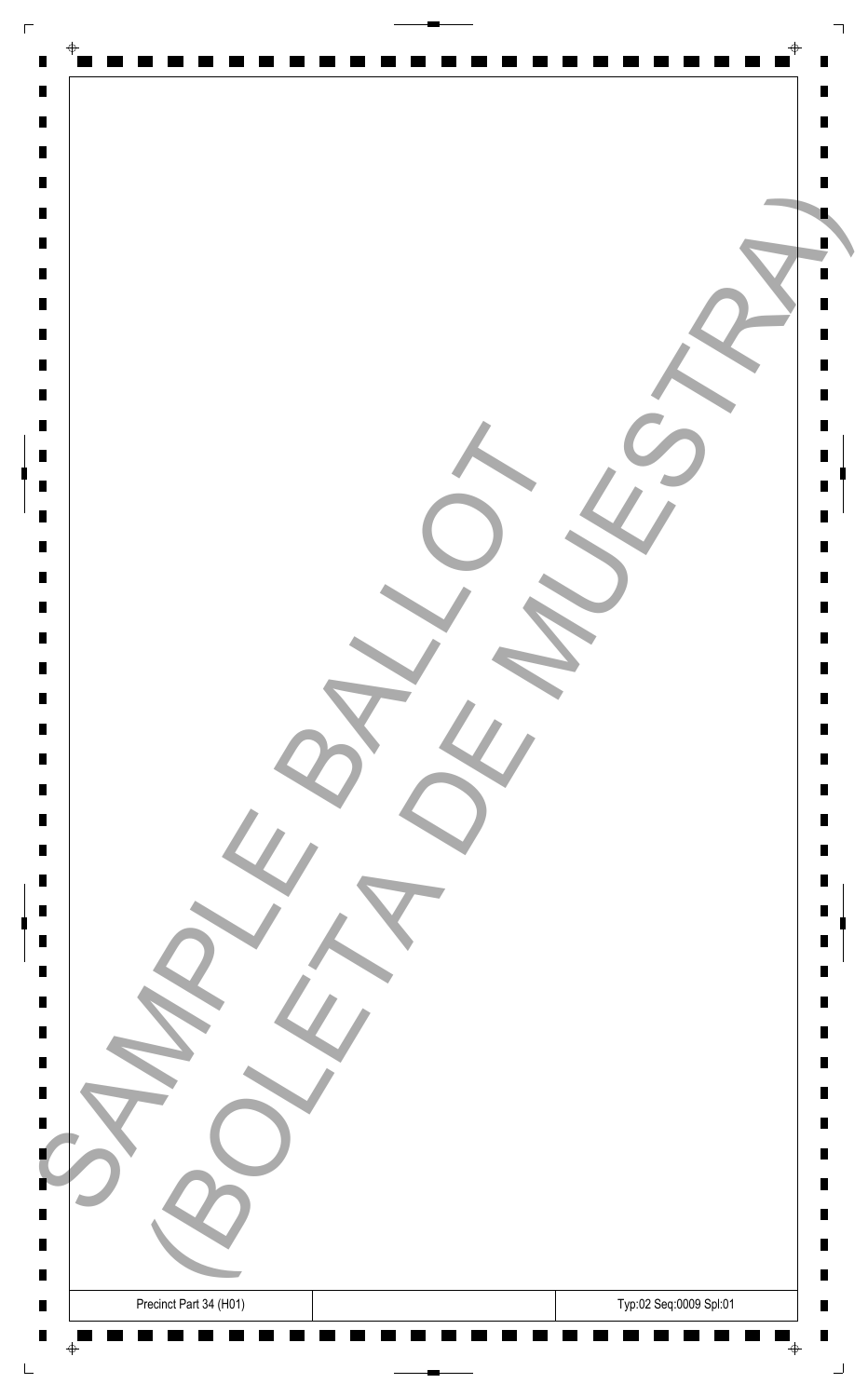|    | <b>SEQ 15</b>                                                                                                                                              |   |
|----|------------------------------------------------------------------------------------------------------------------------------------------------------------|---|
| 12 | <b>Official Ballot - Runoff Election</b>                                                                                                                   |   |
|    | (Boleta Oficial - Elección de Desempate)                                                                                                                   |   |
|    | <b>City of Harlingen, Texas</b><br>(Ciudad de Harlingen, Texas)                                                                                            |   |
|    | June 14, 2022                                                                                                                                              |   |
|    | (14 de junio de 2022)<br><b>INSTRUCTION NOTE:</b>                                                                                                          |   |
|    | Vote for the candidate of your choice in each race by darkening in the oval ( $\bigcirc$ ) provided to the left of the candidate.<br>(NOTA DE INSTRUCCIÓN: |   |
|    | Vote por el candidato de su preferencia en cada carrera llenando completamente el espacio ovalado ( $\bigcirc$ ) a la izquierda<br>del candidato.)         |   |
|    | <b>Runoff Election</b>                                                                                                                                     |   |
|    | (Elección de Desempate)                                                                                                                                    |   |
|    | <b>Commissioner, District 1</b><br>(Comisionado, Distrito 1)                                                                                               |   |
|    | Vote for One<br>(Vote por Uno)                                                                                                                             |   |
|    | <b>Richard Uribe</b><br>$\bigcirc$                                                                                                                         |   |
|    | <b>Ford Kinsley</b><br>$\circ$                                                                                                                             |   |
|    |                                                                                                                                                            |   |
|    |                                                                                                                                                            |   |
|    |                                                                                                                                                            |   |
|    |                                                                                                                                                            |   |
|    |                                                                                                                                                            |   |
|    |                                                                                                                                                            |   |
|    |                                                                                                                                                            |   |
| 53 |                                                                                                                                                            |   |
|    |                                                                                                                                                            |   |
|    |                                                                                                                                                            |   |
|    |                                                                                                                                                            |   |
|    |                                                                                                                                                            |   |
|    |                                                                                                                                                            |   |
|    |                                                                                                                                                            |   |
|    |                                                                                                                                                            |   |
|    |                                                                                                                                                            |   |
|    |                                                                                                                                                            |   |
|    |                                                                                                                                                            |   |
| 61 |                                                                                                                                                            | Ш |
|    | Precinct Part 44 (H01)<br>Typ:02 Seq:0015 Spl:01                                                                                                           |   |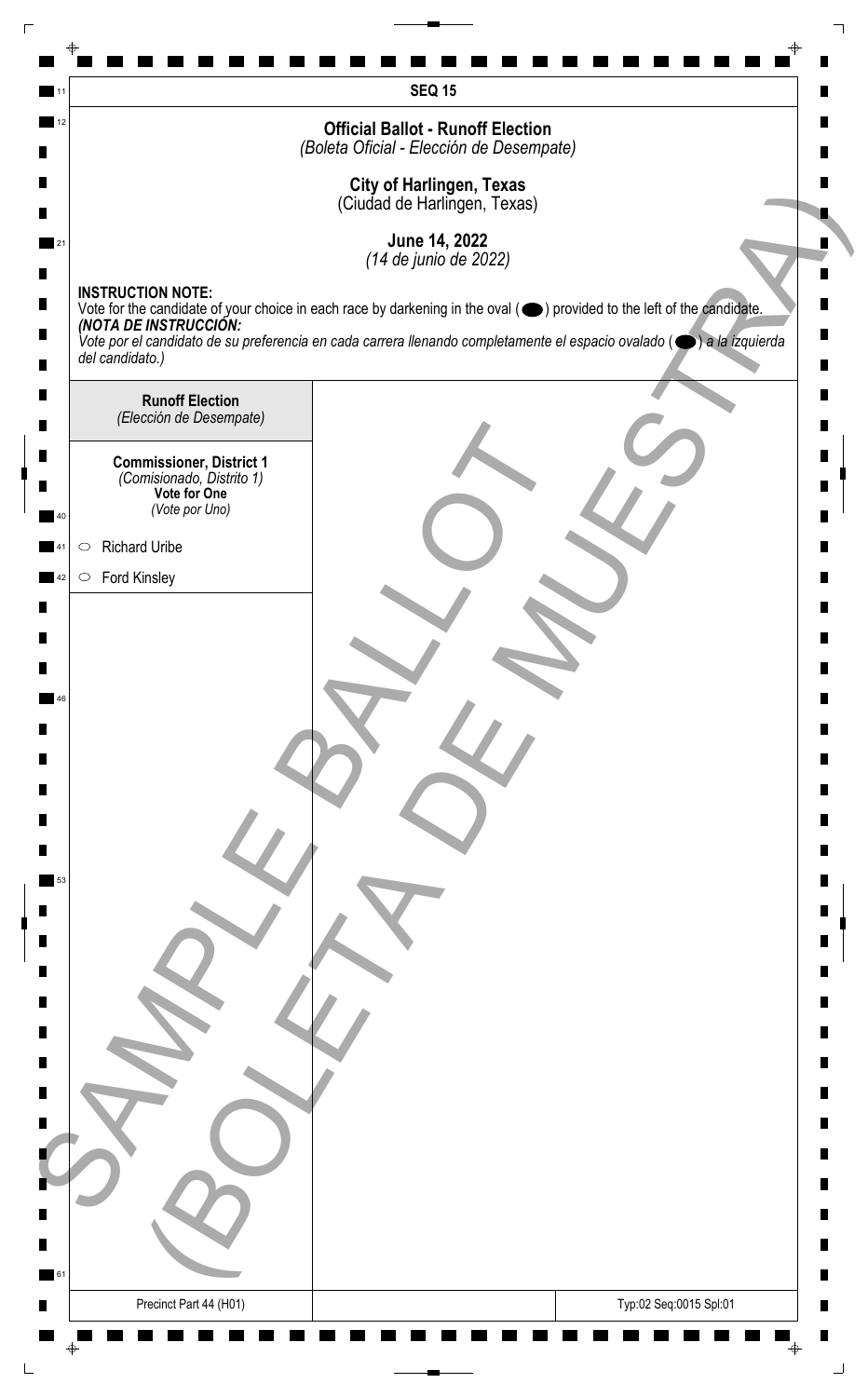| $\Box$                                                                                                                     |                                                                                   |                                      |
|----------------------------------------------------------------------------------------------------------------------------|-----------------------------------------------------------------------------------|--------------------------------------|
| $\blacksquare$<br>$\blacksquare$<br>$\blacksquare$<br>$\blacksquare$<br>$\blacksquare$<br>$\blacksquare$                   | $\bigoplus$                                                                       | Ш                                    |
| $\blacksquare$<br>$\blacksquare$<br>$\blacksquare$<br>$\blacksquare$<br>$\blacksquare$<br>$\blacksquare$<br>$\blacksquare$ |                                                                                   | Ш                                    |
| $\blacksquare$<br>$\blacksquare$<br>$\blacksquare$<br>$\blacksquare$<br>$\blacksquare$                                     |                                                                                   | П<br>П<br>Ш                          |
| $\blacksquare$<br>$\blacksquare$<br>$\blacksquare$<br>$\blacksquare$<br>$\blacksquare$<br>$\blacksquare$                   |                                                                                   | П<br>Ш<br>Ш<br>Ш<br>Ш<br>Ш           |
| $\blacksquare$<br>$\blacksquare$<br>$\blacksquare$<br>$\blacksquare$<br>$\blacksquare$<br>$\blacksquare$                   |                                                                                   | Ш<br>Ш<br>Ш<br>П<br>П                |
| $\blacksquare$<br>$\blacksquare$<br>$\blacksquare$<br>B<br>ш<br>$\blacksquare$                                             | $\sim$                                                                            | Ш<br>Ш<br>Ш<br>Ш<br>Ш<br>П<br>ш<br>ш |
| $\blacksquare$<br>$\blacksquare$<br>$\blacksquare$                                                                         | Typ:02 Seq:0015 Spl:01<br>Precinct Part 44 (H01)<br>$\bar{\mathrm{+}}$<br>$\oint$ | П<br>$\blacksquare$<br>H<br>┙        |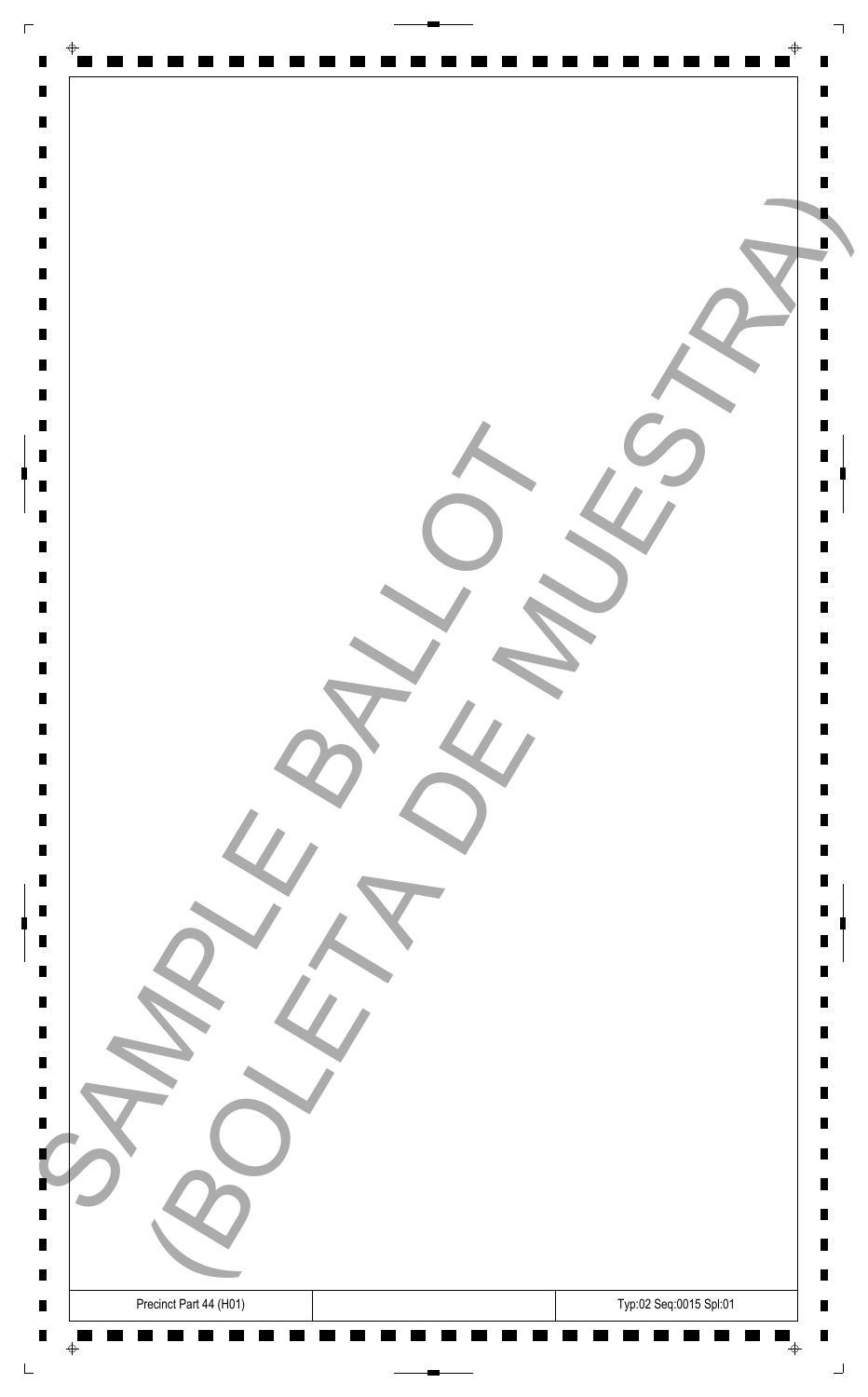|    | <b>SEQ 17</b>                                                                                                                                                                          |   |
|----|----------------------------------------------------------------------------------------------------------------------------------------------------------------------------------------|---|
| 12 | <b>Official Ballot - Runoff Election</b>                                                                                                                                               |   |
|    | (Boleta Oficial - Elección de Desempate)                                                                                                                                               |   |
|    | <b>City of Harlingen, Texas</b><br>(Ciudad de Harlingen, Texas)                                                                                                                        |   |
|    | June 14, 2022                                                                                                                                                                          |   |
|    | (14 de junio de 2022)                                                                                                                                                                  |   |
|    | <b>INSTRUCTION NOTE:</b><br>Vote for the candidate of your choice in each race by darkening in the oval ( $\bigcirc$ ) provided to the left of the candidate.<br>(NOTA DE INSTRUCCIÓN: |   |
|    | Vote por el candidato de su preferencia en cada carrera llenando completamente el espacio ovalado ( $\bigcirc$ ) a la izquierda                                                        |   |
|    | del candidato.)                                                                                                                                                                        |   |
|    | <b>Runoff Election</b><br>(Elección de Desempate)                                                                                                                                      |   |
|    |                                                                                                                                                                                        |   |
|    | <b>Commissioner, District 1</b><br>(Comisionado, Distrito 1)<br>Vote for One                                                                                                           |   |
|    | (Vote por Uno)                                                                                                                                                                         |   |
|    | <b>Richard Uribe</b><br>$\bigcirc$                                                                                                                                                     |   |
|    | <b>Ford Kinsley</b><br>$\circ$                                                                                                                                                         |   |
|    |                                                                                                                                                                                        |   |
|    |                                                                                                                                                                                        |   |
|    |                                                                                                                                                                                        |   |
|    |                                                                                                                                                                                        |   |
|    |                                                                                                                                                                                        |   |
|    |                                                                                                                                                                                        |   |
|    |                                                                                                                                                                                        |   |
|    |                                                                                                                                                                                        |   |
|    |                                                                                                                                                                                        |   |
|    |                                                                                                                                                                                        |   |
|    |                                                                                                                                                                                        |   |
|    |                                                                                                                                                                                        |   |
|    |                                                                                                                                                                                        |   |
|    |                                                                                                                                                                                        |   |
|    |                                                                                                                                                                                        |   |
|    |                                                                                                                                                                                        |   |
|    |                                                                                                                                                                                        |   |
|    |                                                                                                                                                                                        |   |
|    |                                                                                                                                                                                        |   |
|    |                                                                                                                                                                                        |   |
| 61 |                                                                                                                                                                                        | ш |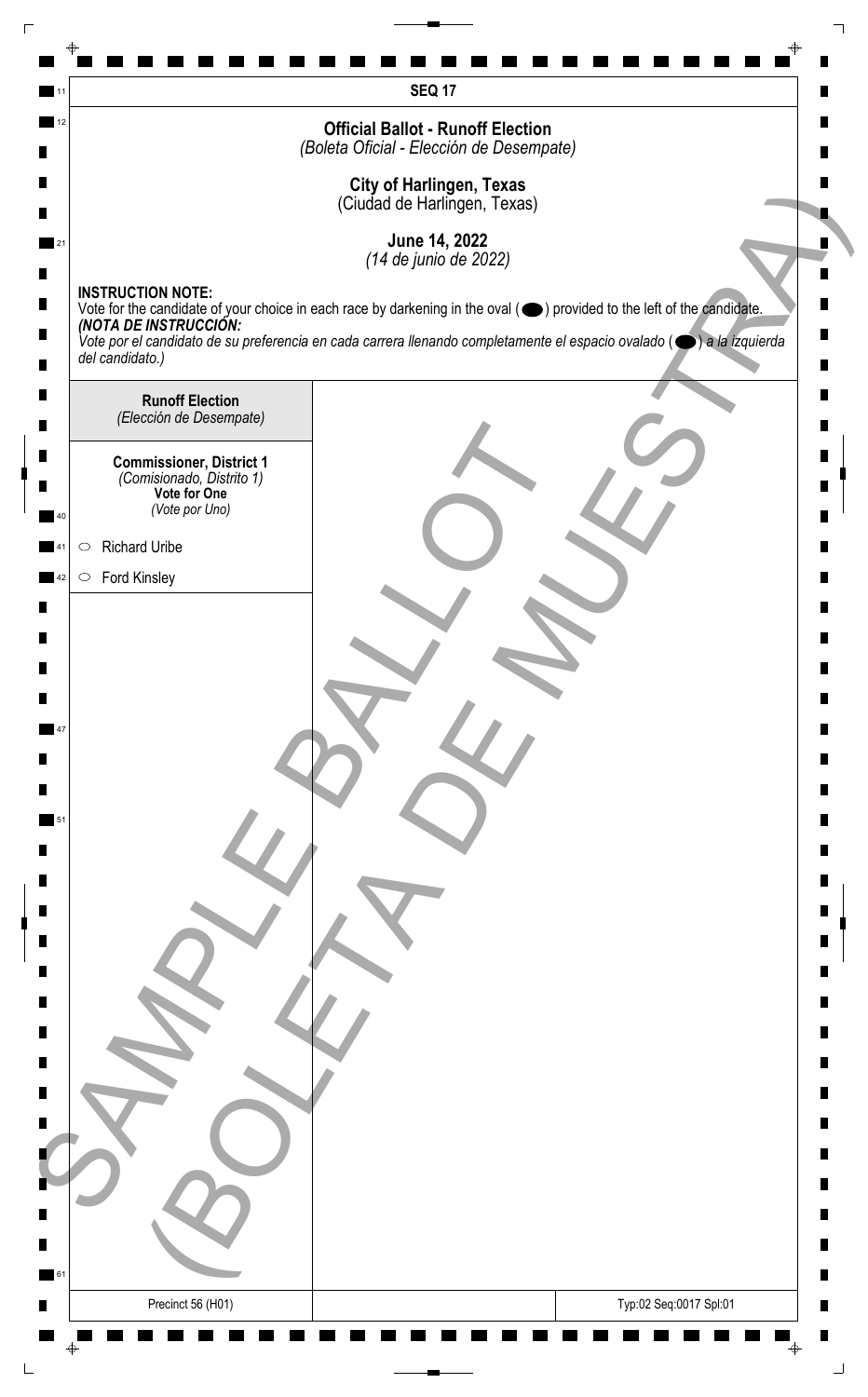| $\Gamma$                         |                                             |                |
|----------------------------------|---------------------------------------------|----------------|
| $\blacksquare$                   | $\Phi$                                      |                |
| $\blacksquare$                   |                                             | Ш              |
| $\blacksquare$                   |                                             | П              |
| $\blacksquare$<br>$\blacksquare$ |                                             |                |
| $\blacksquare$                   |                                             |                |
| $\blacksquare$                   |                                             |                |
| $\blacksquare$                   |                                             |                |
| $\blacksquare$<br>$\blacksquare$ |                                             |                |
| $\blacksquare$                   |                                             | П              |
| $\blacksquare$                   |                                             | П              |
| $\blacksquare$                   |                                             |                |
| $\blacksquare$<br>$\blacksquare$ |                                             | Ш<br>П         |
| $\blacksquare$                   |                                             | П              |
| $\blacksquare$                   |                                             |                |
| $\blacksquare$                   |                                             |                |
|                                  |                                             | П              |
| $\blacksquare$                   |                                             | Ш              |
| $\Box$                           |                                             | Ш              |
| $\blacksquare$                   |                                             | Ш              |
| $\blacksquare$<br>$\blacksquare$ |                                             | Ш<br>Ш         |
| $\blacksquare$                   |                                             | Ш              |
| $\blacksquare$                   |                                             |                |
| $\blacksquare$<br>$\blacksquare$ |                                             | П<br>Ш         |
| $\blacksquare$                   |                                             | Ш              |
| $\blacksquare$                   |                                             |                |
| $\blacksquare$                   |                                             | Ш              |
| $\blacksquare$                   |                                             | п<br>Ш         |
| $\blacksquare$                   |                                             | Ш              |
|                                  |                                             |                |
| $\blacksquare$<br>٠              |                                             | Ш<br>П         |
| Ц                                |                                             | ш              |
| $\blacksquare$                   |                                             | п              |
| $\blacksquare$                   |                                             | $\blacksquare$ |
| $\blacksquare$<br>$\blacksquare$ | Typ:02 Seq:0017 Spl:01<br>Precinct 56 (H01) | Ш<br>П         |
|                                  | $\bar{\mathrm{+}}$<br>$\bigoplus$           | ┙              |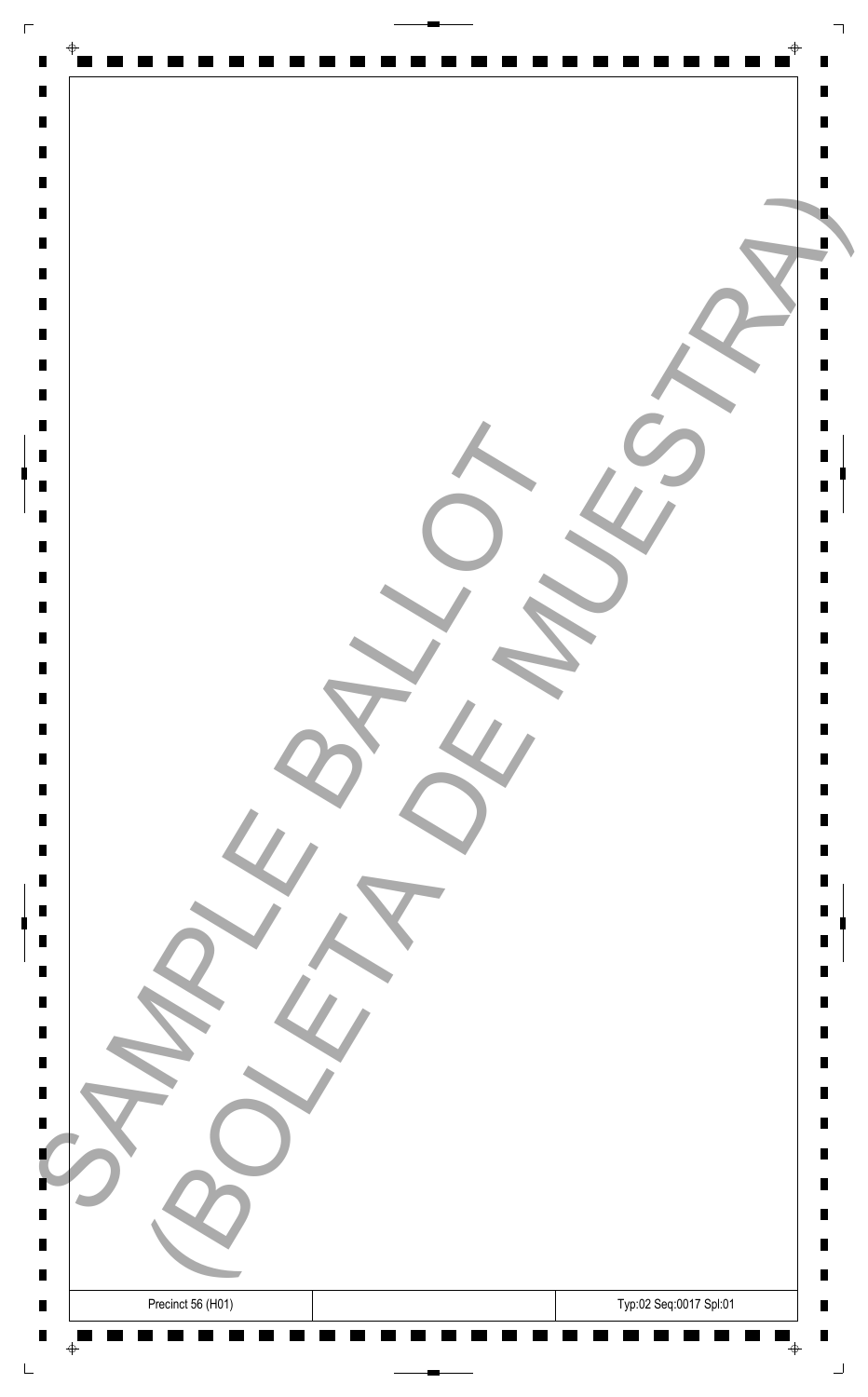|    | <b>SEQ 18</b>                                                                                                                                              |   |
|----|------------------------------------------------------------------------------------------------------------------------------------------------------------|---|
| 12 | <b>Official Ballot - Runoff Election</b>                                                                                                                   |   |
|    | (Boleta Oficial - Elección de Desempate)                                                                                                                   |   |
|    | <b>City of Harlingen, Texas</b><br>(Ciudad de Harlingen, Texas)                                                                                            |   |
|    | June 14, 2022                                                                                                                                              |   |
|    | (14 de junio de 2022)<br><b>INSTRUCTION NOTE:</b>                                                                                                          |   |
|    | Vote for the candidate of your choice in each race by darkening in the oval ( $\bigcirc$ ) provided to the left of the candidate.<br>(NOTA DE INSTRUCCIÓN: |   |
|    | Vote por el candidato de su preferencia en cada carrera llenando completamente el espacio ovalado ( $\bigcirc$ ) a la izquierda<br>del candidato.)         |   |
|    | <b>Runoff Election</b>                                                                                                                                     |   |
|    | (Elección de Desempate)                                                                                                                                    |   |
|    | <b>Commissioner, District 1</b><br>(Comisionado, Distrito 1)                                                                                               |   |
|    | Vote for One<br>(Vote por Uno)                                                                                                                             |   |
|    | <b>Richard Uribe</b><br>$\bigcirc$                                                                                                                         |   |
|    | <b>Ford Kinsley</b><br>$\circ$                                                                                                                             |   |
|    |                                                                                                                                                            |   |
|    |                                                                                                                                                            |   |
|    |                                                                                                                                                            |   |
|    |                                                                                                                                                            |   |
|    |                                                                                                                                                            |   |
|    |                                                                                                                                                            |   |
|    |                                                                                                                                                            |   |
|    |                                                                                                                                                            |   |
|    |                                                                                                                                                            |   |
|    |                                                                                                                                                            |   |
|    |                                                                                                                                                            |   |
|    |                                                                                                                                                            |   |
|    |                                                                                                                                                            |   |
|    |                                                                                                                                                            |   |
|    |                                                                                                                                                            |   |
|    |                                                                                                                                                            |   |
|    |                                                                                                                                                            |   |
|    |                                                                                                                                                            |   |
|    |                                                                                                                                                            | ш |
| 61 |                                                                                                                                                            |   |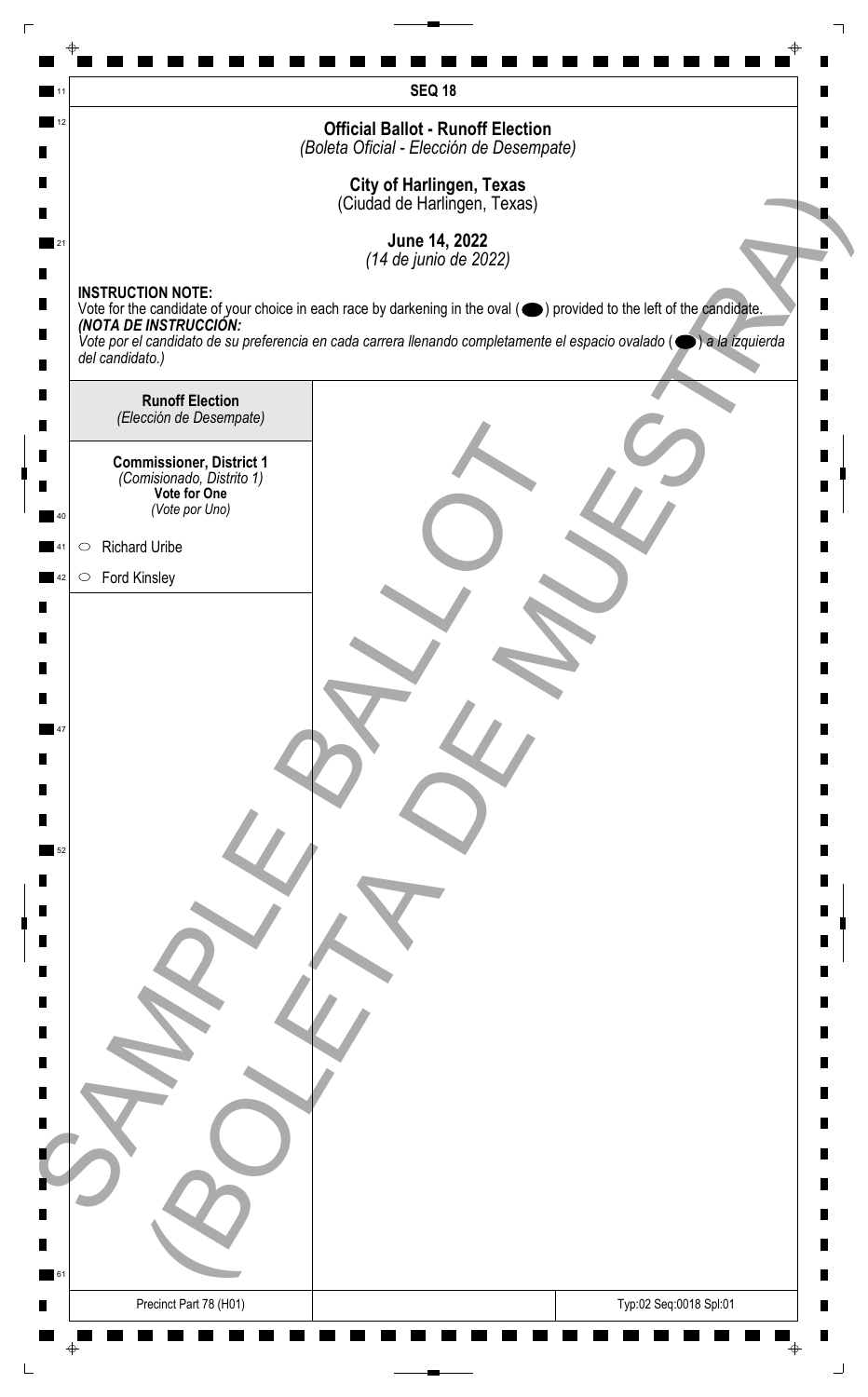| $\Gamma$                         |                                                  |        |
|----------------------------------|--------------------------------------------------|--------|
| $\blacksquare$                   | $\Phi$                                           |        |
| $\blacksquare$                   |                                                  | Ш      |
| $\blacksquare$                   |                                                  | П      |
| $\blacksquare$<br>$\blacksquare$ |                                                  |        |
| $\blacksquare$                   |                                                  |        |
| $\blacksquare$                   |                                                  |        |
| $\blacksquare$                   |                                                  |        |
| $\blacksquare$                   |                                                  |        |
| $\blacksquare$<br>$\blacksquare$ |                                                  | П      |
| $\blacksquare$                   |                                                  | П      |
| $\blacksquare$                   |                                                  |        |
| $\blacksquare$                   |                                                  | Ш      |
| $\blacksquare$                   |                                                  | П      |
| $\blacksquare$<br>$\blacksquare$ |                                                  | П      |
| $\blacksquare$                   |                                                  |        |
|                                  |                                                  |        |
|                                  |                                                  | П      |
| $\blacksquare$<br>$\Box$         |                                                  | Ш<br>Ш |
| $\blacksquare$                   |                                                  | Ш      |
| $\blacksquare$                   |                                                  | Ш      |
| $\blacksquare$                   |                                                  | Ш      |
| $\blacksquare$<br>$\blacksquare$ |                                                  | Ш      |
| $\blacksquare$                   |                                                  | П      |
| $\blacksquare$                   |                                                  | Ш      |
| $\blacksquare$                   |                                                  | Ш      |
| $\blacksquare$<br>$\blacksquare$ |                                                  |        |
| $\blacksquare$                   |                                                  | Ш<br>п |
|                                  |                                                  | Ш      |
| $\blacksquare$                   |                                                  | Ш      |
|                                  |                                                  |        |
| $\blacksquare$<br>٠              |                                                  | Ш<br>П |
| Ц                                |                                                  | ш      |
| $\blacksquare$                   |                                                  | ш      |
| $\blacksquare$                   |                                                  | П      |
| п<br>$\blacksquare$              | Typ:02 Seq:0018 Spl:01<br>Precinct Part 78 (H01) | Ш<br>П |
|                                  | $\bar{\mathrm{+}}$<br>$\bigoplus$<br>- 11        | ┙      |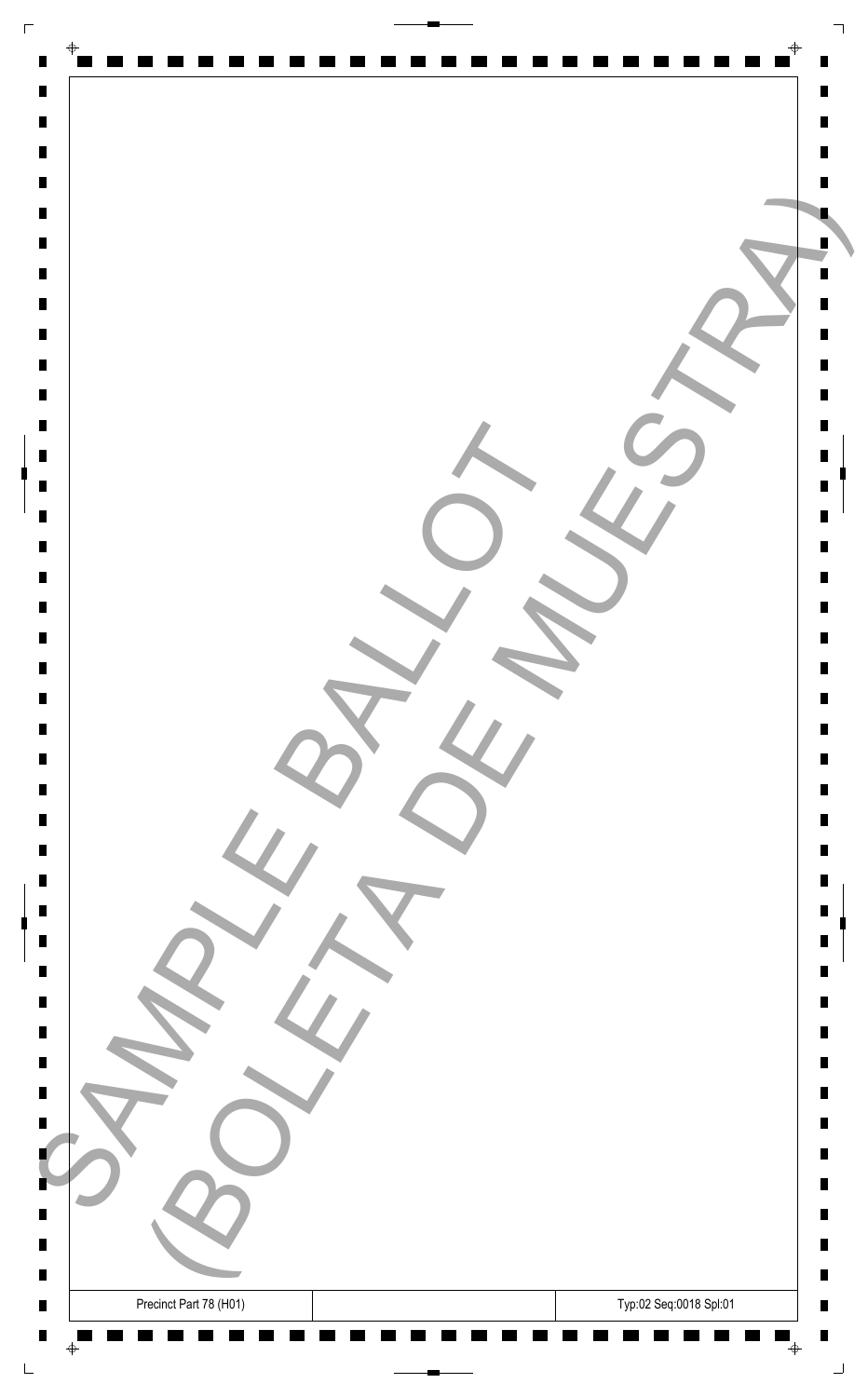| 12     | <b>SEQ 21</b><br><b>Official Ballot - Runoff Election</b>                                                                                                                              |   |
|--------|----------------------------------------------------------------------------------------------------------------------------------------------------------------------------------------|---|
|        | (Boleta Oficial - Elección de Desempate)                                                                                                                                               |   |
|        | <b>City of Harlingen, Texas</b><br>(Ciudad de Harlingen, Texas)                                                                                                                        |   |
|        | June 14, 2022                                                                                                                                                                          |   |
|        | (14 de junio de 2022)                                                                                                                                                                  |   |
| п      | <b>INSTRUCTION NOTE:</b><br>Vote for the candidate of your choice in each race by darkening in the oval ( $\bigcirc$ ) provided to the left of the candidate.<br>(NOTA DE INSTRUCCIÓN: |   |
| п      | Vote por el candidato de su preferencia en cada carrera llenando completamente el espacio ovalado ( $\bigcirc$ ) a la izquierda                                                        |   |
|        | del candidato.)                                                                                                                                                                        |   |
| П<br>П | <b>Runoff Election</b><br>(Elección de Desempate)                                                                                                                                      |   |
| п      | <b>Commissioner, District 1</b>                                                                                                                                                        |   |
|        | (Comisionado, Distrito 1)<br>Vote for One                                                                                                                                              |   |
|        | (Vote por Uno)                                                                                                                                                                         |   |
|        | <b>Richard Uribe</b><br>$\bigcirc$                                                                                                                                                     |   |
|        | <b>Ford Kinsley</b><br>$\circ$                                                                                                                                                         |   |
|        |                                                                                                                                                                                        |   |
|        |                                                                                                                                                                                        |   |
| П      |                                                                                                                                                                                        |   |
| П      |                                                                                                                                                                                        |   |
|        |                                                                                                                                                                                        |   |
|        |                                                                                                                                                                                        |   |
| П      |                                                                                                                                                                                        |   |
| Ш      |                                                                                                                                                                                        |   |
|        |                                                                                                                                                                                        |   |
| п      |                                                                                                                                                                                        |   |
| п<br>п |                                                                                                                                                                                        |   |
|        |                                                                                                                                                                                        |   |
| П      |                                                                                                                                                                                        |   |
| П      |                                                                                                                                                                                        |   |
|        |                                                                                                                                                                                        |   |
|        |                                                                                                                                                                                        |   |
|        |                                                                                                                                                                                        |   |
|        |                                                                                                                                                                                        |   |
| 61     |                                                                                                                                                                                        | ш |
|        |                                                                                                                                                                                        |   |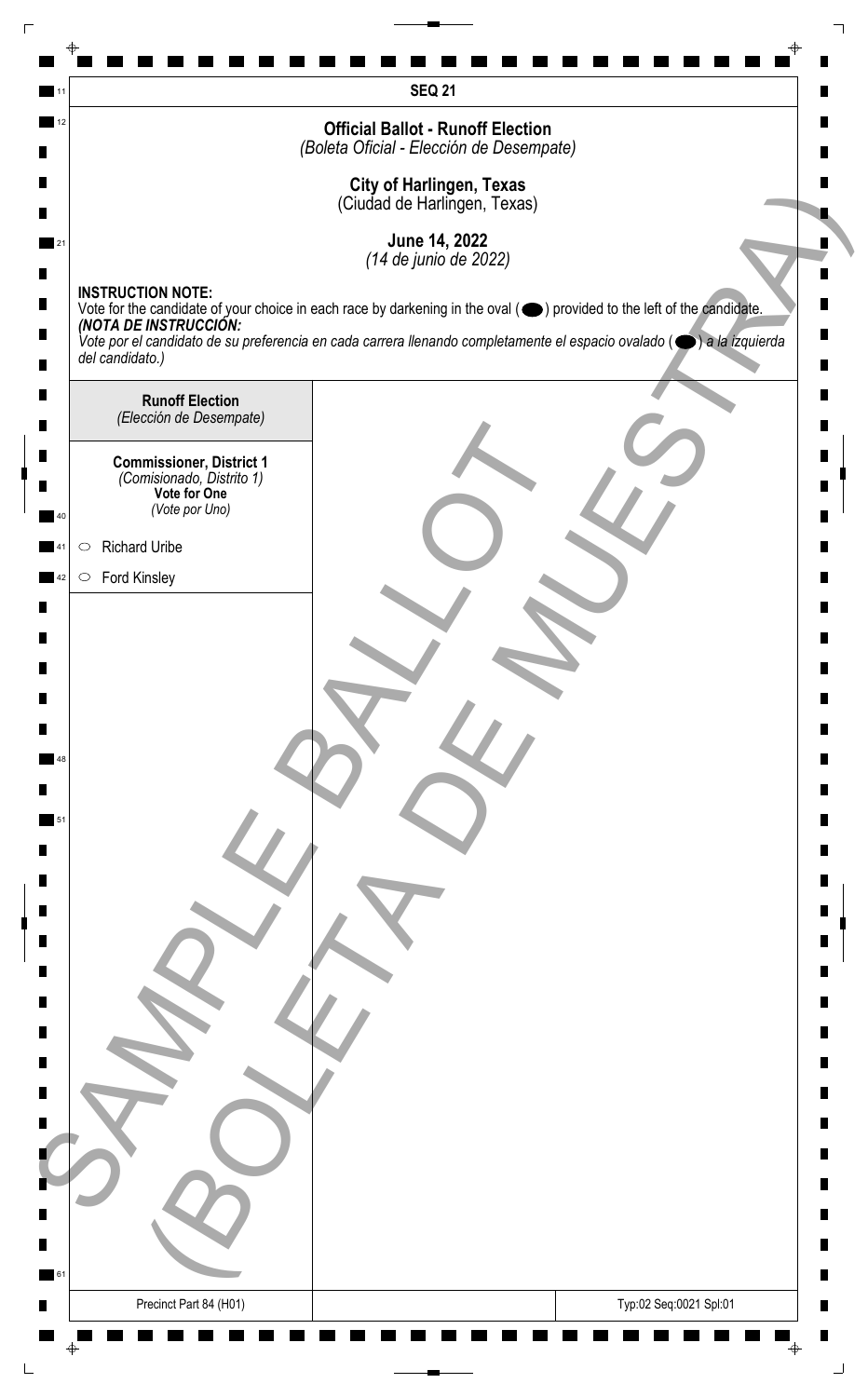| $\Gamma$                         |                                                  |        |
|----------------------------------|--------------------------------------------------|--------|
| $\blacksquare$                   | $\Phi$                                           |        |
| $\blacksquare$                   |                                                  | Ш      |
| $\blacksquare$<br>$\blacksquare$ |                                                  | П      |
| $\blacksquare$                   |                                                  |        |
| $\blacksquare$                   |                                                  |        |
| $\blacksquare$                   |                                                  |        |
| $\blacksquare$<br>$\blacksquare$ |                                                  |        |
| $\blacksquare$                   |                                                  |        |
| $\blacksquare$                   |                                                  | П      |
| $\blacksquare$<br>$\blacksquare$ |                                                  | П      |
| $\blacksquare$                   |                                                  | Ш      |
| $\blacksquare$                   |                                                  | П      |
| $\blacksquare$<br>$\blacksquare$ |                                                  | П      |
| $\blacksquare$                   |                                                  |        |
|                                  |                                                  | П      |
| $\blacksquare$                   |                                                  | Ш      |
| $\Box$                           |                                                  | Ш      |
| $\blacksquare$<br>$\blacksquare$ |                                                  | Ш<br>Ш |
| $\blacksquare$                   |                                                  | Ш      |
| $\blacksquare$                   |                                                  | Ш      |
| $\blacksquare$<br>$\blacksquare$ |                                                  | П      |
| $\blacksquare$                   |                                                  | Ш      |
| $\blacksquare$                   |                                                  | Ш      |
| $\blacksquare$<br>$\blacksquare$ |                                                  | Ш      |
| $\blacksquare$                   |                                                  | п      |
|                                  |                                                  | Ш      |
| $\blacksquare$                   |                                                  | Ш      |
| $\blacksquare$                   |                                                  | Ш      |
| ٠                                |                                                  | П      |
| Ц<br>$\blacksquare$              |                                                  | ш<br>ш |
| $\blacksquare$                   |                                                  | П      |
| $\blacksquare$<br>$\blacksquare$ | Typ:02 Seq:0021 Spl:01<br>Precinct Part 84 (H01) | Ш<br>П |
|                                  | $\bar{\mathrm{+}}$<br>$\bigoplus$                | ᆜ      |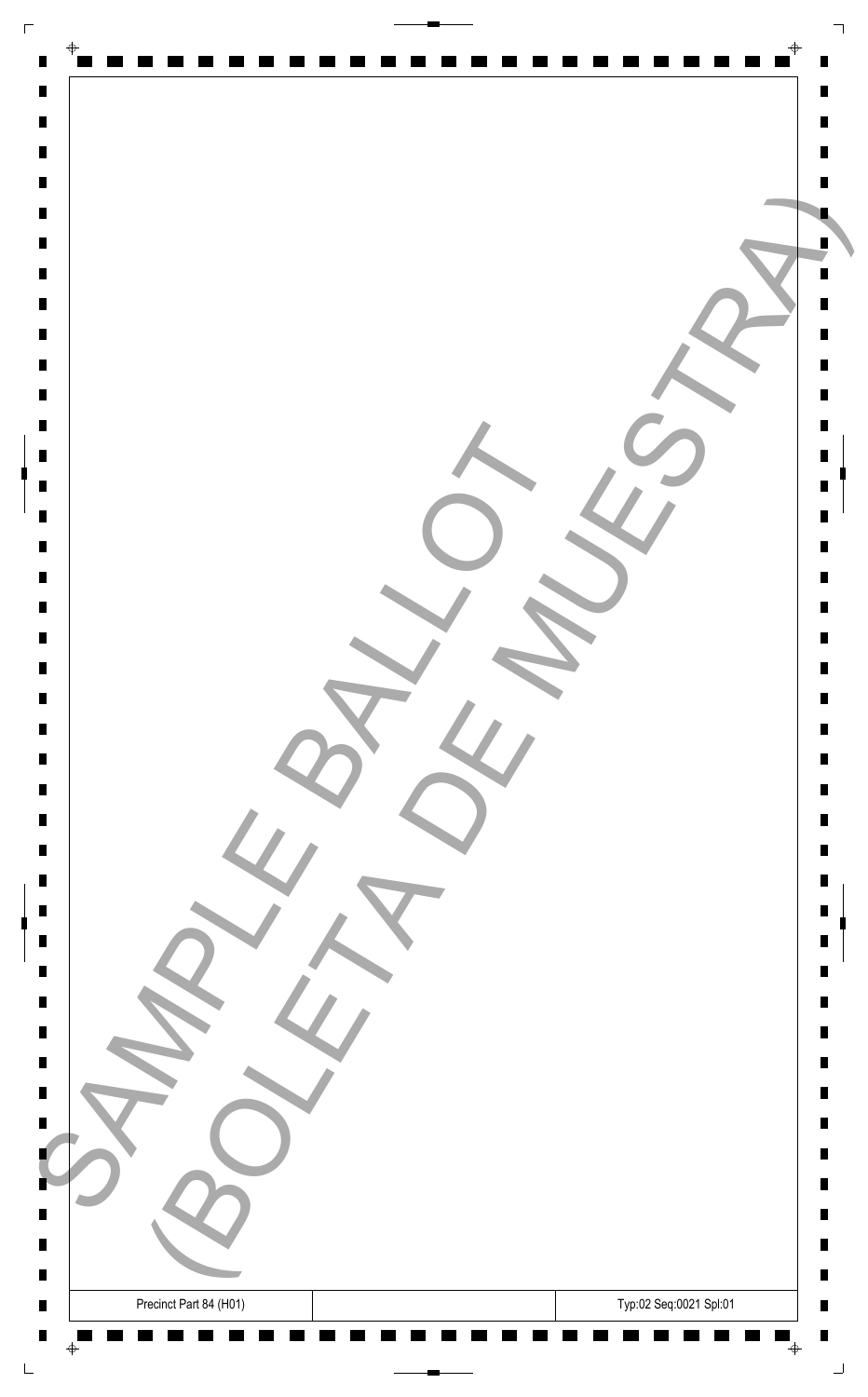|    | <b>SEQ 22</b>                                                                                                                                              |   |
|----|------------------------------------------------------------------------------------------------------------------------------------------------------------|---|
| 12 | <b>Official Ballot - Runoff Election</b>                                                                                                                   |   |
|    | (Boleta Oficial - Elección de Desempate)                                                                                                                   |   |
|    | <b>City of Harlingen, Texas</b><br>(Ciudad de Harlingen, Texas)                                                                                            |   |
|    | June 14, 2022                                                                                                                                              |   |
|    | (14 de junio de 2022)<br><b>INSTRUCTION NOTE:</b>                                                                                                          |   |
|    | Vote for the candidate of your choice in each race by darkening in the oval ( $\bigcirc$ ) provided to the left of the candidate.<br>(NOTA DE INSTRUCCIÓN: |   |
|    | Vote por el candidato de su preferencia en cada carrera llenando completamente el espacio ovalado ( $\bigcirc$ ) a la izquierda<br>del candidato.)         |   |
|    | <b>Runoff Election</b>                                                                                                                                     |   |
|    | (Elección de Desempate)                                                                                                                                    |   |
|    | <b>Commissioner, District 1</b><br>(Comisionado, Distrito 1)                                                                                               |   |
|    | Vote for One<br>(Vote por Uno)                                                                                                                             |   |
|    | <b>Richard Uribe</b><br>$\bigcirc$                                                                                                                         |   |
|    | <b>Ford Kinsley</b><br>$\circ$                                                                                                                             |   |
|    |                                                                                                                                                            |   |
|    |                                                                                                                                                            |   |
|    |                                                                                                                                                            |   |
|    |                                                                                                                                                            |   |
|    |                                                                                                                                                            |   |
|    |                                                                                                                                                            |   |
|    |                                                                                                                                                            |   |
|    |                                                                                                                                                            |   |
|    |                                                                                                                                                            |   |
|    |                                                                                                                                                            |   |
|    |                                                                                                                                                            |   |
|    |                                                                                                                                                            |   |
|    |                                                                                                                                                            |   |
|    |                                                                                                                                                            |   |
|    |                                                                                                                                                            |   |
|    |                                                                                                                                                            |   |
|    |                                                                                                                                                            |   |
|    |                                                                                                                                                            |   |
|    |                                                                                                                                                            |   |
| 61 |                                                                                                                                                            | ш |